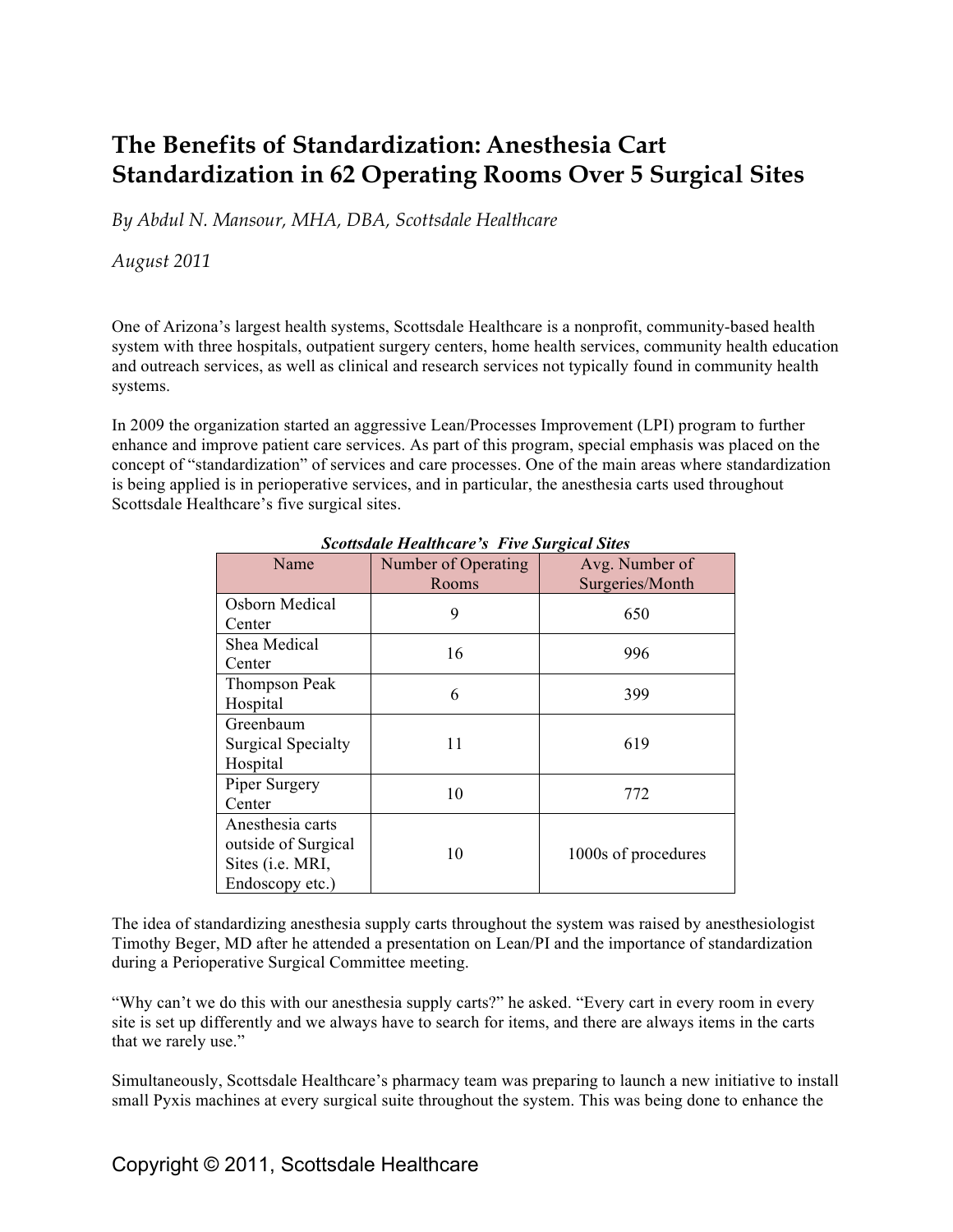process of capturing medications that are used by anesthesiologists during a procedure. The Pyxis machines had their own carts and each cart had five drawers.

Scottsdale Healthcare's anesthesia, OR, supply chain and Lean/PI teams decided to combine efforts to standardize anesthesia supply carts systemwide, including areas outside surgical suites, such as Endoscopy, MRI and Cardiac Catheterization.

A planning and implementation team was established to oversee the project. The team consisted of individuals from all sites, in roles including:

- Anesthesiology, including physicians and technicians
- Pharmacy
- Supply
- Surgery
- Lean/PI consultants
- Vendor

The primary objectives were:

- Obtain agreement between anesthesiologists on what items should be placed in which drawers
- Develop an A3 as a problem solving and planning document
- Develop a plan of action with a timeline
- Establish and implement an education plan
- Implement the plan of action
- Conduct follow-up and evaluation
- Provide continuous communication to all stakeholders

The team staged the implementation on six different dates and decided carts outside perioperative areas would be handled at the end of the project. The following Lean tools were used in the preparation, implementation and follow-up phases:

- **The 3 Actuals***:* 
	- *1) Talking to the actual people who work in the process,*
	- *2) visiting the actual places where the processes take place, and*
	- *3) observing the actual processes*
- Process mapping the current processes by following the 7 types of flows: Patient, Provider, *Medication, Supplies, Information, Equipment and Processes*
- **Identifying the eight types of waste:** *Transport, Over Processing, Correction, Inventory, Wait, Search, Space and Complexity*
- **Developing the A3:** *Figure 1*
- **5S:** *Sort, Simplify, Sweep, Standardize and Sustain*
- **Measurement:** *Baseline data, post-implementation data and pictures before and after*
- **Spaghetti Diagram:** *Observing and recording the physical movements of staff when they want to retrieve medications and supplies*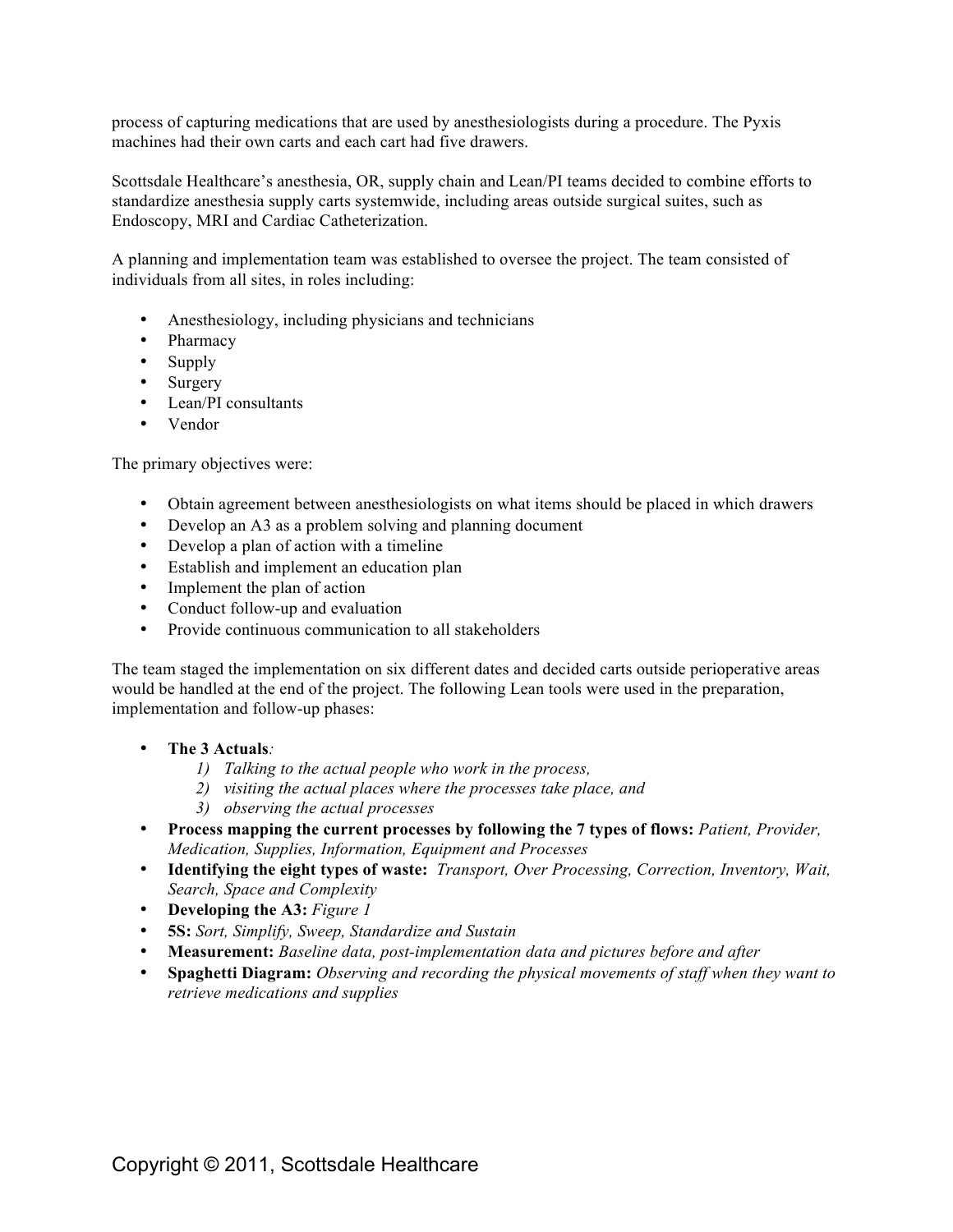



#### **Implementation and Communication**

The team started meeting in April 2010. Various sessions with stakeholders took place to determine a plan of action and how best to communicate between departments.

An implementation timetable was developed. The types of measurement and frequencies were determined. Full analysis following the first stage implementation at Osborn Medical Center was completed. The team shared the lessons learned with other campuses. Implementation throughout the five surgical sites was completed by June 2011.

Anesthesia Coordinator Ernest Moyer Cer. AT. Said, "I believe the quality of care has been enhanced with the new standardization initiative as our 'toolbox' has become more user-friendly and streamlined. I am also appreciative of the fact this concept was widely approved and accepted across five sites at Scottsdale Healthcare, which was quite an achievement."

As part of the communication activities, the project's A3 was shared with all managers at the Management Council meeting, during internal staff meetings for relevant departments, and through internal newsletters, individual campus periop committees and the Perioperative Guidance Team (which consisted of approximately 30 anesthesiologists, surgeons, surgery directors and managers, as well as supply chain and information technology leadership).

In addition, a change management matrix was developed to ensure that stakeholders are aware of the impact of changes before implementation started. The matrix focused on 6 main categories: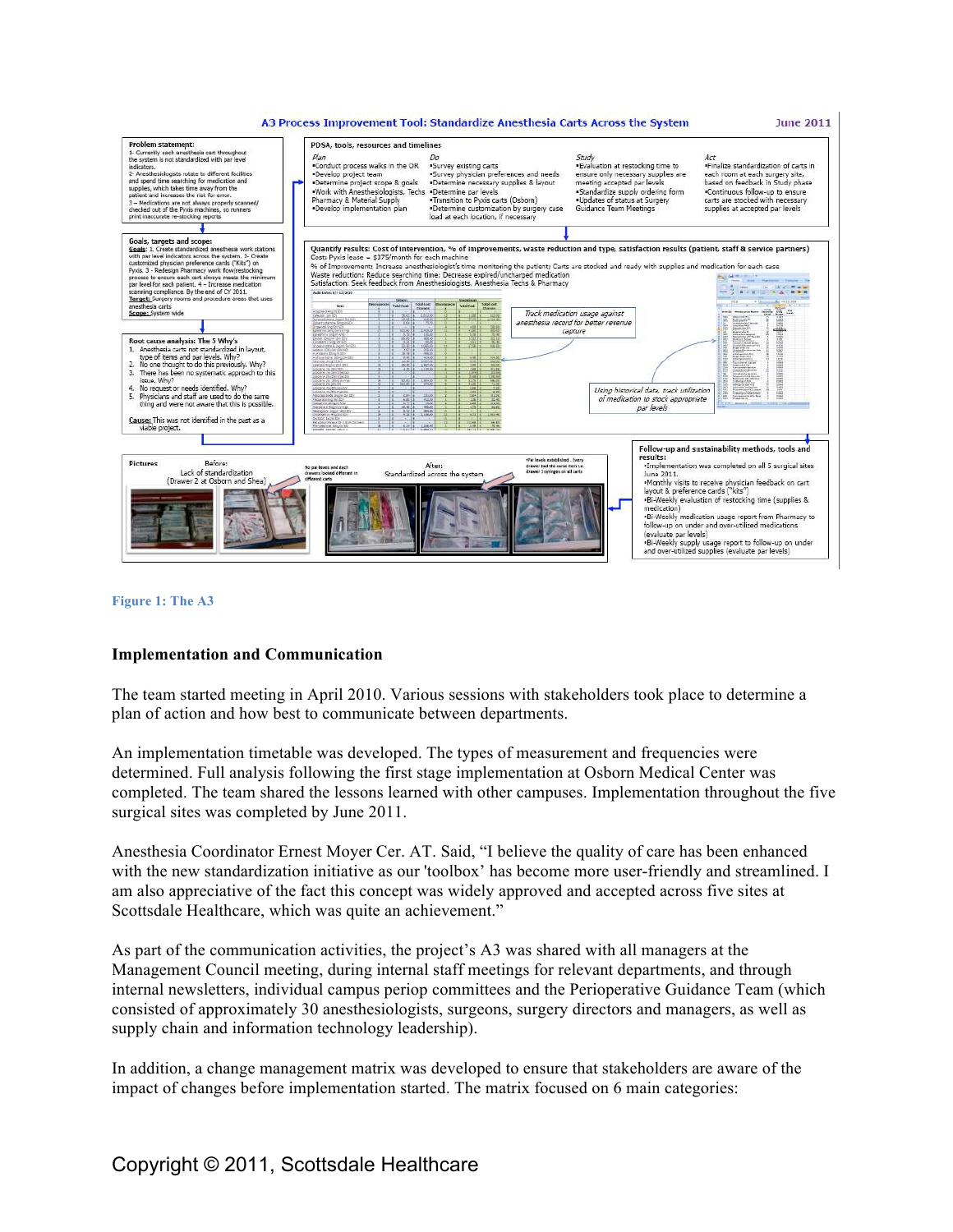- *1. The Need for Change*
- *2. Stakeholders*
- 3. *5 Essential Change Elements:* Process Design/Mapping; Communication & Education; Reporting & Accountability; Best Practice Identification and PDSA
- *4. Training and Support*
- *5. Tasks and Implementation*
- *6. Follow-up and Sustainability*

Each of these categories was included an explanation about the nature of activity that will be undertaken and the name of the process owner or point person for each category.

## **Results**

This has been a successful project. Initial results were very encouraging, which provided extra incentives for all stakeholders to move forward and at a faster pace.

Joseph J. Sandor, MD, an anesthesiologist and medical director of Scottsdale Healthcare's Piper Surgery Center said, "Standardization of the anesthesia carts, including Pyxis access for drug access in every operating room, is proving to save time and expense to the system. From the perspective of an anesthesiologist moving from one anesthetizing location to another within the hospital, the consistencies in the anesthesia machines and carts creates a significantly higher level of safety for the patients we are asked to provide anesthesia for."

Dr. Sandor noted that plans call for expanding the standardization of the anesthesia carts to other areas of the hospital, such as endoscopy, cath lab, interventional radiology, CT and MRI. "It allows us to practice in a more efficient environment," he said.

Some specific results of the anesthesia cart standardization project include:

- 80+ percent reductions in medication discrepancies between used and recorded
- Physician and staff satisfaction was very obvious, with reduced need to walk by an average of 50 miles per month.
- Anesthesia physicians and technicians are happy they don't have to waste time looking in every drawer to find an item. These professionals were involved in determining the specific item to be stocked in specific drawers.

Scottsdale Healthcare Anesthesia Department Chairman Greg Morris, MD said, "This was a perfect target for the Lean process. It has simplified stocking, reduced waste, saved money and ultimately will improve patient care and safety."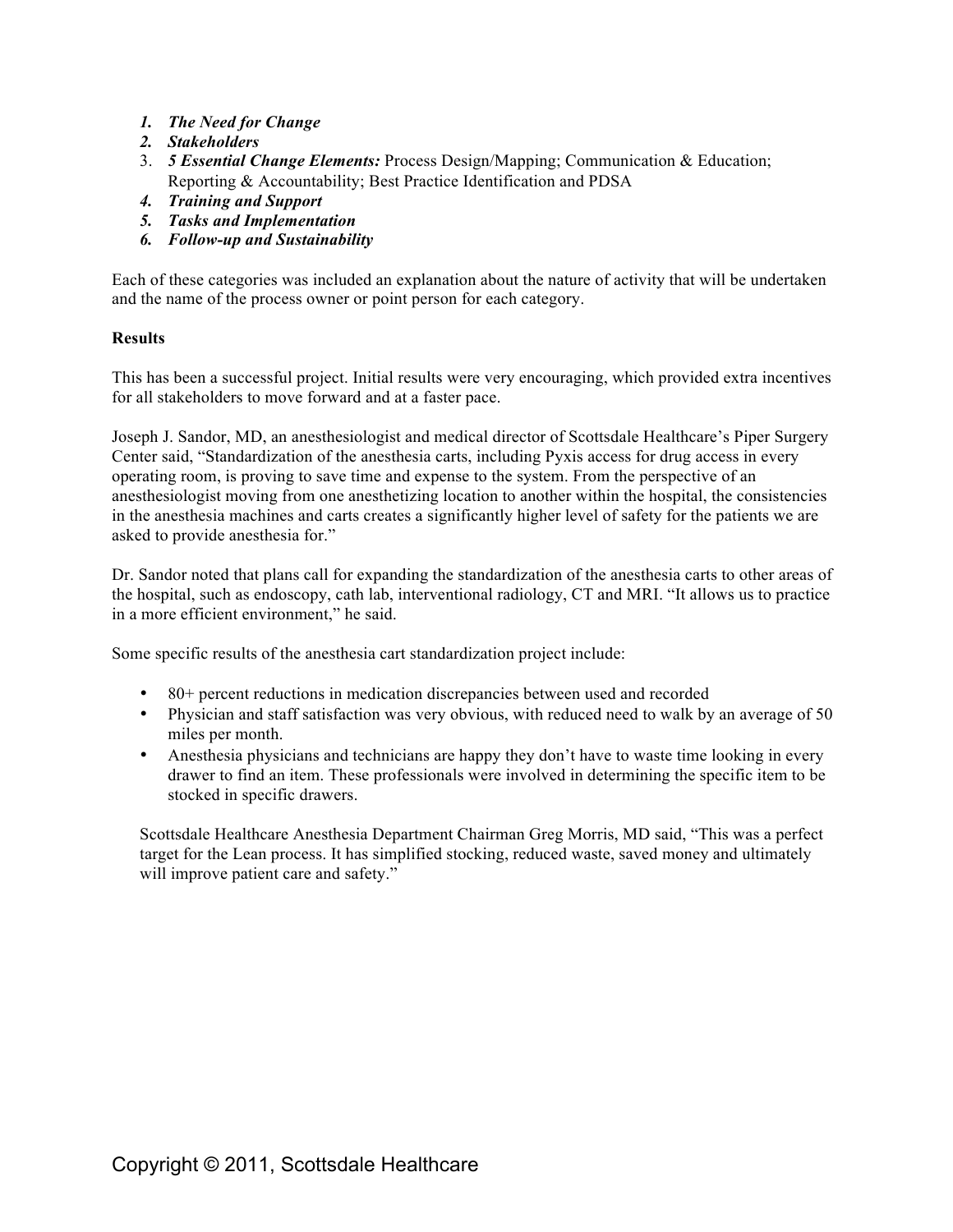

Copyright © 2011, Scottsdale Healthcare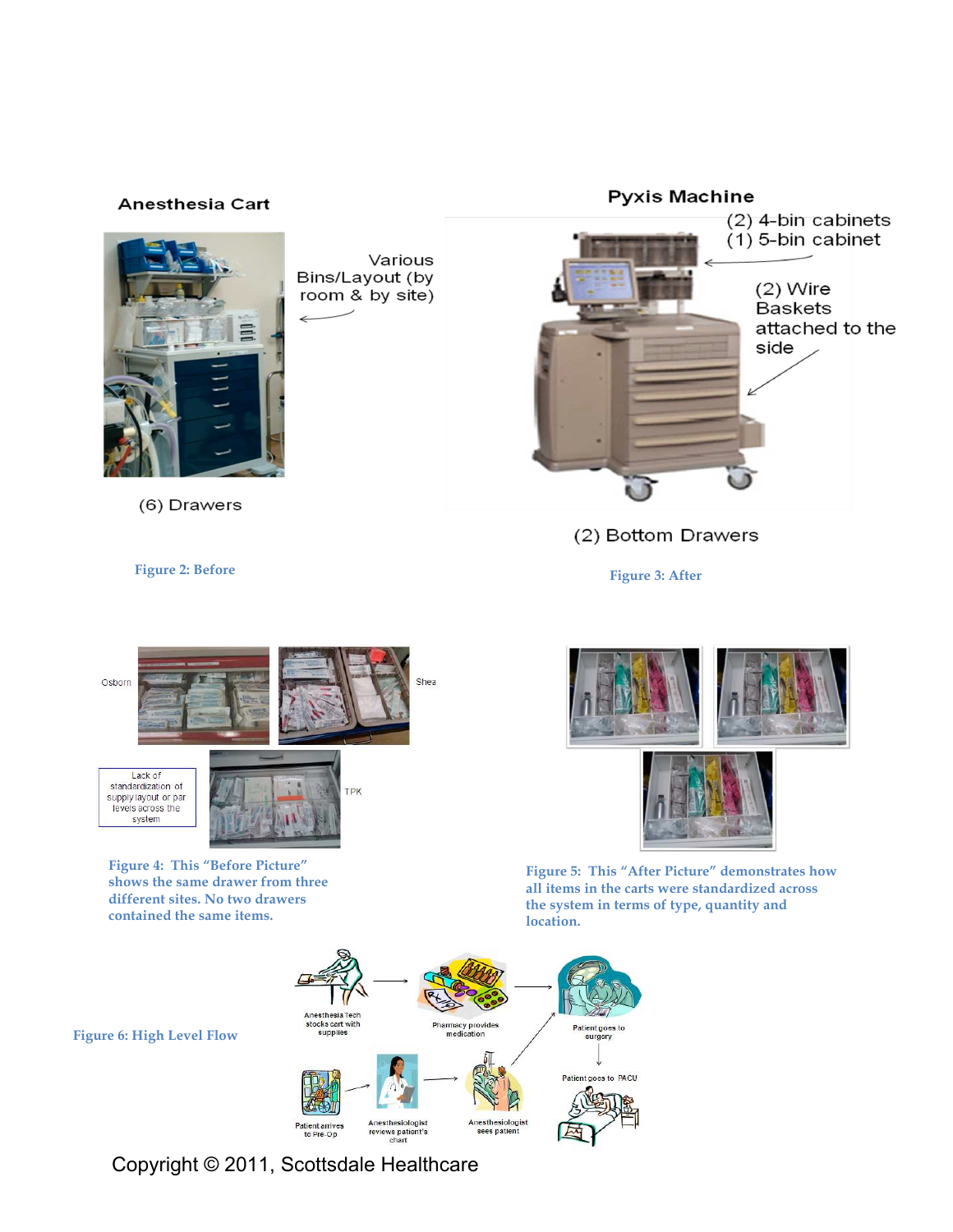

**Figure 7: Detailed Level Process Flow Map**



**Figure 8: Spaghetti Diagram. Red lines show the route that physicians and staff had to walk prior to standardization and Pyxis implementation.**